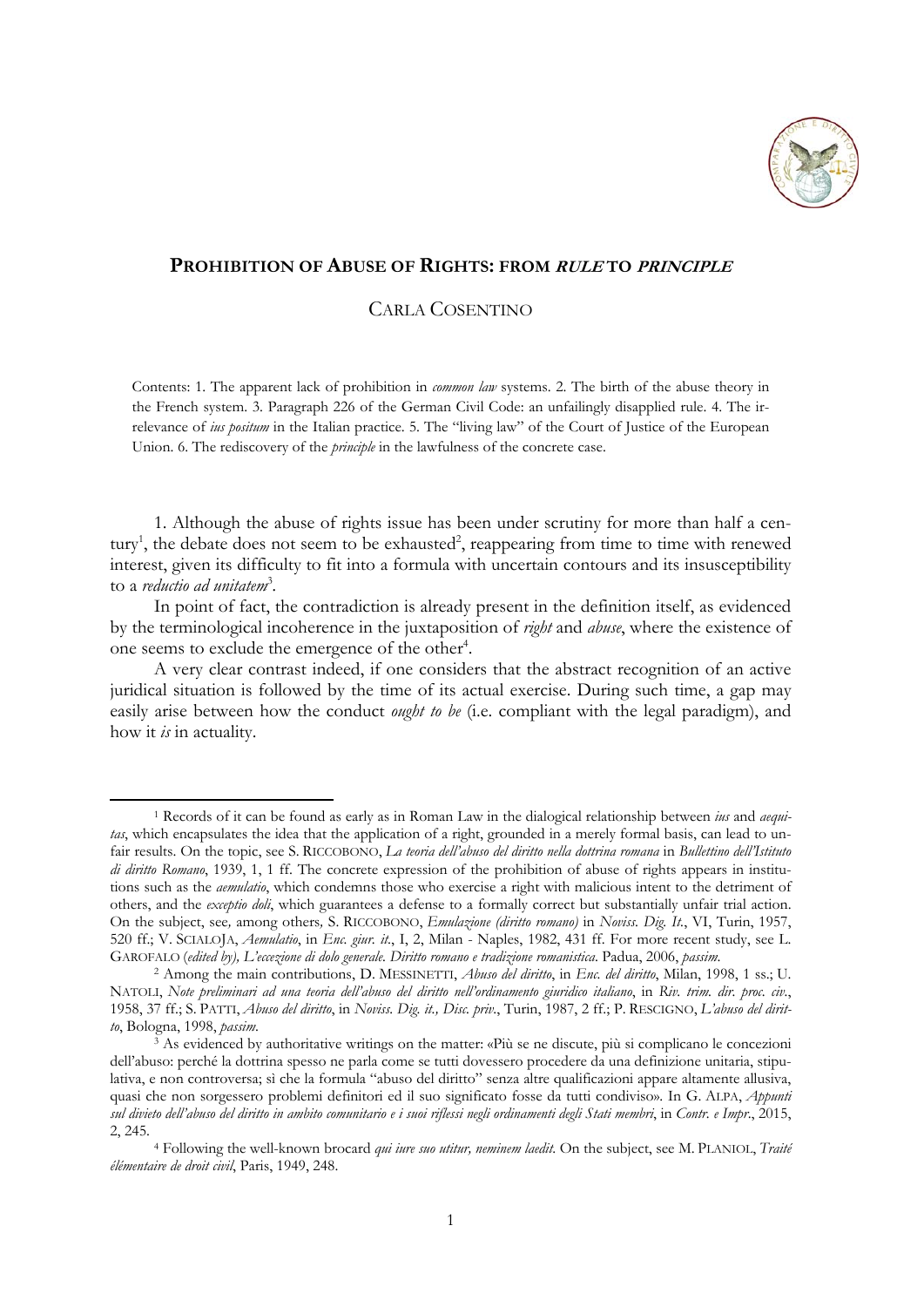

It is therefore in the dynamic phase of the exercise of the right that the acting person's conduct must be assessed. This may result, in its unfolding, in an *abusive* act, depending - as will be later clarified - on the meaning accepted among several possible declinations.

It can be argued that the orientation which used to confine abuse of rights to a metajuridical dimension, beyond the dogmatic constructions of *scientia iuris*, has now been superseded<sup>5</sup>. The view of abuse as merely a social occurrence is in fact overshadowed by the importance that the phenomenon has gained – even in cases where its possible existence was denied - and by its formal recognition in EU law. This is the case of common law systems in which, although it is not possible to find a conceptualization comparable to that existing in civil law systems, legal importance is recognized for cases of abusive conduct<sup>6</sup>.

A well-known leading case that initially rejects the claims for protection against a landowner, who acted «in excess of his right as a landowner» according to the plaintiff, is *The Mayor of Bradford v. Pickles<sup>7</sup>*. This was a landownership matter in which the court ruled that «if it was a lawful act, however ill the motive might be, he had a right to do it. If it was an unlawful act, however good his motive might be, he would have no right to do it». The precedent is referred to in a contractual matter, *Allen v. Flood*<sup>8</sup>, in which the malicious behaviour of a subject exercising his lawful right did not constitute a sufficient element to condemn his conduct.

 $\overline{a}$ 

<sup>5</sup> This view sprung in France, where it was later developed by R. Savatier, who sees abuse of rights as a kind of behaviour that goes against morality. Abusive conduct is, in the author's opinion, the result of an action perfectly abiding by the *regola iuris* but censurable from an ethical point of view. It is the morality criterion that simultaneously serves as a limit to the exercise of the right and as an indicator of abuse. It follows that the phenomenon thus understood, i.e. a mere moral precept, cannot in any way condition the rules of law, as it clearly operates outside the legal system. R. SAVATIER, *Traité de la responsabilità civile en droit français*, Paris, 1951, 23 ff. In Italy, one of the proponents of this interpretation is M. ROTONDI, who considers abuse of rights to be an ethical question, i.e. a problem of social relevance. In his view, *L'abuso del diritto*, in *Riv. dir. civ*., 1923, 116, abuse is seen as «… un fenomeno sociale, non un concetto giuridico, anzi uno di quei fenomeni che il diritto non potrà mai disciplinare in tutte le sue applicazioni che sono imprevedibili: è uno stato d'animo, è la valutazione etica di un periodo di transizione, è quel che si vuole ma non una categoria giuridica, e ciò per la contraddizione che non lo consente». See also, by the same author, *L'abuso del diritto. Aemulatio*, Padua, 1979, *passim*.

<sup>&</sup>lt;sup>6</sup> Particularly interesting is the issue about the relationship between abuse of rights and punitive damages, i.e. if it is possible to settle the latter in cases of abuse, not only for deterring and sanctioning purposes, but also to compensate for the granting and quantification of compensatory damages through an instrument that escapes precise determination. See F. BENATTI, *Danni punitivi e abuso del diritto*, in *Contr. e impr.*, 2015, 4-5, 862

<sup>&</sup>lt;sup>7</sup> Mayor of Bradford v. Pickles (1895) AC, 587. The case concerns Bradford Waterworks, a company which had supplied water to the town of Bradford for several years, drawing it from a source on a hillside near the property of Mr. Pickles. He had started works on his land that would divert the flow of groundwater, preventing the abovementioned company from continuing its drawing activity. The lawfulness of the works was questioned by the company, on the grounds that the works started concealed Mr. Pickles' the real intent, which was to obligate the company to purchase the rights on the groundwater which had been previously drawn freely. The House of Lords rejected Bradford Waterworks' claim for protection, deeming Pickles' actions perfectly within his lawful right, thus not recognizing the abuse of rights principle. On the precedent, see J. B. AMES, *How far an act may be a tort because of the wrongful motive of the actor*, in *18 Harv. L. Rev.*, 1904-1905, 411; H. T. TERRY, *Malicious torts*, in *20 L. Q. Rev.*, 1904, 10 ss.; F. P. WALTON, *Motive as an element in torts in the common and in the civil law*, in *22 Harv. L. Rev.*,

<sup>&</sup>lt;sup>8</sup> *Allen v. Flood* (1898) AC, 1, 46, conclusion reads as follows: «Any right given by contract may be exercised against the giver by the person to whom it is granted, no matter how wicked, cruel or mean the motive may be which determine the enforcement of the right. It is hardly too much to say that some of the most cruel things that come under the notice of a judge are mere exercise of a right given by contract».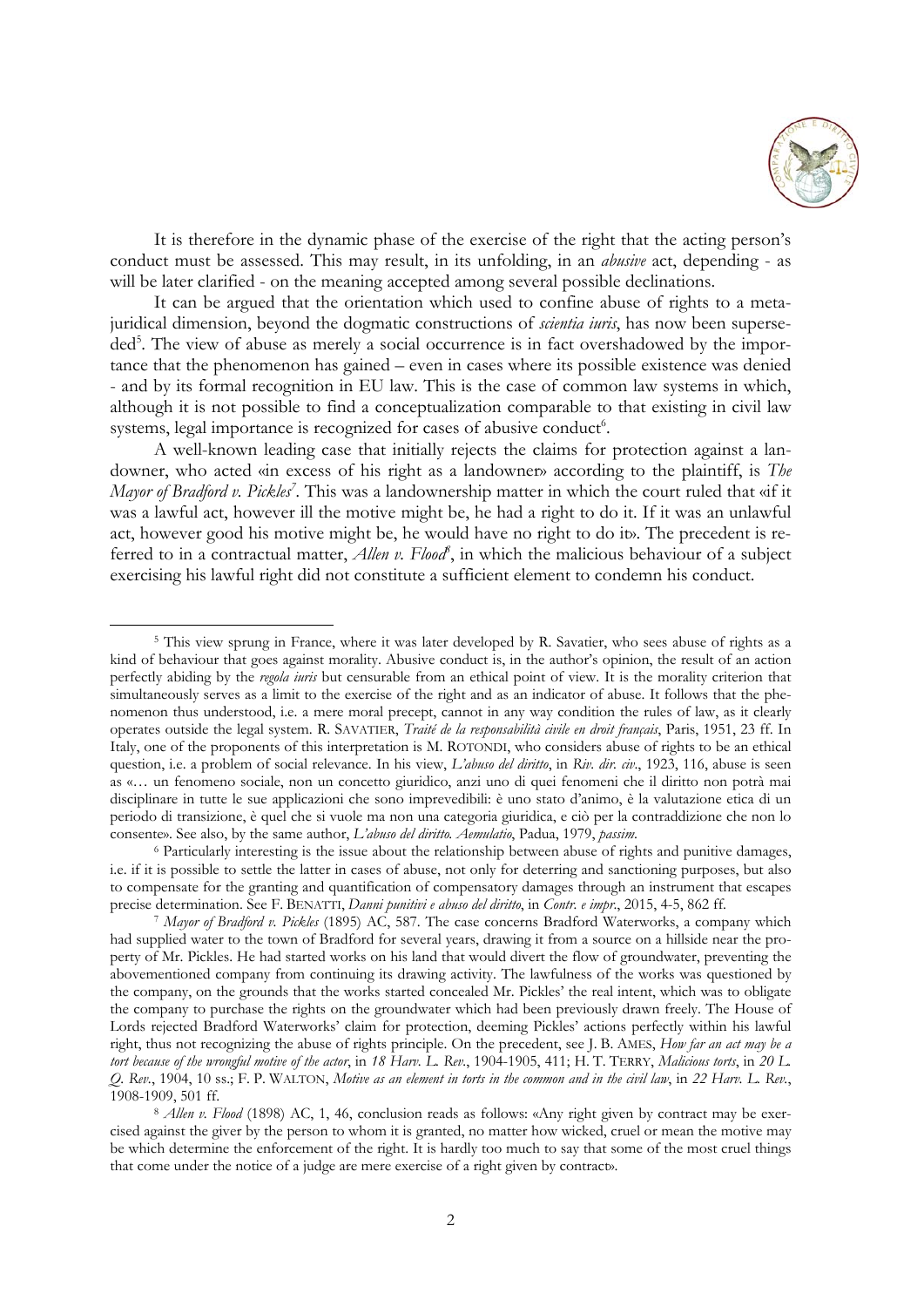

This initial closure is probably due to the limited power of the judge to intervene on the content of contractual agreements, seen as an expression of the sovereign will of the contracting parties<sup>9</sup>.

As is well known, in following the mercantile principle of *freedom of contract*, Anglo-Saxon systems hardly tolerate reviewing on the substantial effects of the exchange. In this frame, the job of courts is to rule on the validity and enforceability of contracts, and not to replace the will of private individuals through the use, in the exercise of rights, of indefinite criteria such as *reasonableness* and *common sense*.

The absolute irrelevance of motive for the purpose of assessing conduct must, however, be tempered by the existence of corrective actions. These include, as in the case in question, the applicability of *tort of nuisance* regarding non-contractual liability.

Born in the context of landownership, the concept translates into the rule which states that the owner who obliges a neighbour to tolerate a certain number of inconveniences, due to the unreasonable exercise of their right, is obliged to pay compensation for any damage caused.

It is, quite clearly, a form of liability reminiscent of the "emulative acts" regulation typical of continental practices<sup>10</sup>, with which it shares the purpose of preventing the harming or harassing of others, albeit in the exercise of one's right.

The essence of *private nuisance* consists in the unreasonable interference in the use and enjoyment of the property of others; the subjective element of *malice* is not strictly necessary for the purpose of ascertaining liability, but its existence constitutes, undoubtedly, an indicator of it.

American courts of the nineteenth and twentieth century have resolved the disputes arising from a conflict between property rights through *reasonableness* and *malice* rules<sup>11</sup>.

Subsequently, the aforementioned criteria were also used to settle disputes in contractual matters, especially in cases where a third party, while exercising the right to free competition, had interfered in a contractual relationship existing between two parties in order to obtain some kind of profit<sup>12</sup>.

The so-called *malice* and *reasonableness* rules have been used by courts in different contexts, from property to labour matters, to the economic-competitive field in the broader sense.

<sup>9</sup> On abuse of rights in common law practices, see H. C. GUTTERIDGE, *Abuse of rights*, in *Cambr. L. J*., 1933, 22 ss; R. O.' SULLIVAN, *Abuse of rights*, in *Current legal problems*, London, 1955, 60 ff. More recently, M. BYERS, *Abuse of rights: an old principle, a new age* in *Mc Jill law Journal*, 1 February 2002, 395 ss. <sup>10</sup> Cf. § 4.

<sup>11</sup> In *City of Franklin v. Durgee*, 58 L. R. A. 112, 51 A. 911 (1901), it is stated that «The common law right of the ownership of land [ ... ] does not sanction or authorize practical injustice to one landowner by the arbitrary and unreasonable exercise of the right of dominion by another, but makes the test of the right the reasonableness of the use under all circumstances. In such case the purpose of the use, whether understood by the landowner to be necessary or useful to himself, or merely intended to harm another, may be decisive upon the question of right. It cannot be justly contended that a purely malicious use is a reasonable use». 12 See J.T. NOCKLEBY, *Tortious Interference with Contractual Relation in the Nineteenth Century: TheTransformation* 

*of Property, Contract and Tort*, 93 *Harv. L. Rev*., 1510 (1979-1980). One of the earliest precedents is *Lumley v. Gye*, Court of Queen's Bench (Coleridge, Erle, Wightman and Crompton, JJ.) [1853] 2 E&B 216.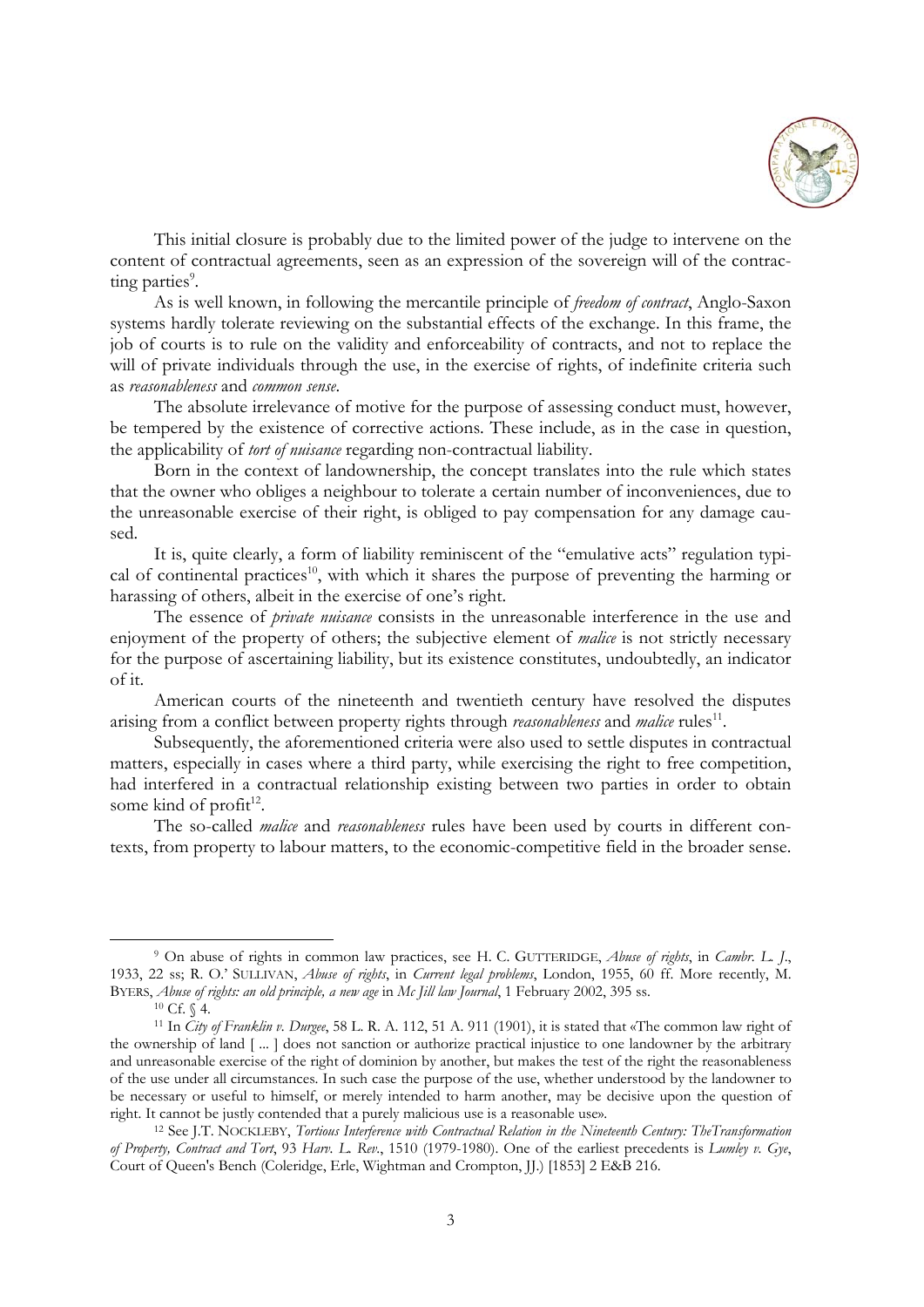

This has resulted in the creation, according to legal authors, of a veritable «legal framework for economic changes<sup>13</sup>.

Thus, an *apparent* absence of the prohibition emerges<sup>14</sup>, which, although initially nonapplicable in the decisions of courts, acquires importance as a sort of "functional equivalent" through *tort of nuisance* in non-contractual liability.

Since its existence is not recognized explicitly, but only in a mediated way, it is not possible to think of prohibition of abuse in terms of "dogmatics", as is the case in civil law jurisdictions.

Indeed, in the latter, as previously mentioned, doctrinal approaches alternate with jurisprudential interpretations on the foundation of the rule, its application and the remedial tools.

The constitutive features of abuse are still matter of debate. It is disputed whether the existence of the objective element alone is sufficient, or rather a subjective requirement of liability is necessary. If so, the discussion particularly concerns whether liability implies the sole consciousness of prejudicing the legal sphere of others, or rather a *quid pluris*, consisting in the *animus nocendi*, is needed.

Even in systems where the prohibition has received explicit codification, such as Germany, Switzerland and others<sup>15</sup>, the debate is not dormant but revived in light of its recognition in various fields of EU law.

This state of affairs raises further questions regarding its nature, the rationale behind it and, consequently, its "remedial aspect".

The attempt to provide some answers to the questions raised by this controversial phenomenon cannot be separated from an approach of a comparative nature, considering the large number of contributions on the subject in systems belonging to civil law practices.

It should however be noted, as will be seen below, that the different formants within each system accept abuse of rights in a markedly inhomogeneous way.

Furthermore, a thorough analysis of the issue must also consider the existence of prohibition of abuse of rights in EU law, which can be used as an instrument with a twofold purpose, i.e. to circumvent the internal laws of the single states or to obtain undue benefits resorting to EU regulations<sup>16</sup>.

<sup>13 «</sup>Easily manoeuvrable, they allowed courts to expand or restrict at need the range of reasonable, and hence lawful, social and economic "uses" or "activities The facilitative role played by these rules is not to obscure their ideological function. As suggested earlier, emphasis on shared socioethical standards of "reasonableness" helped justify and naturalize changing notions of "permitted" uses of property, "legal" organized labor activity and "lawful" business competition, ultimately precluding alternative arrangements and different distributive outcomes». In A. DI ROBILAND, *Abuse of Rights: The Continental Drug and the Common Law*, at *htt://works.bepress.com.*<br><sup>14</sup> See J.M. PERILLO, *Abuse of Rights: A Pervasive Legal Concept* (1995) 27 Pac. *L. J.* 37 at 40, who

abuse exists in the American legal system, and is «employed under such labels as nuisance, duress, good faith, economic waste, public policy, misuse of copyright and patent rights, lack of business purpose in tax law, extortion, and other». Similarly, A. GAMBARO, *Abuso del diritto, (diritto comparato e straniero)*, in *Enc. giur. Treccani*, I, Rome, 1988, 6, who argues that the blame and repression of abusive behavior of owners «..è presente anche nell'esperienza di *common law*, solo che essa si presenta nel capitolo della responsabilità civile e non in quello della proprietà». On the topic, see also P. G. MONATERI, *Abuso del diritto e simmetria della proprietà (un saggio di Cmparative law and Economics)* in *Diritto Privato*, Torino, 1997, III, 89 ff. More recently, the assumption was reasserted by E. REID, *The doctrine of abuse of rights: Perspective from a mixed jurisdition*, in *Electronic Journal of Comparative Law*, vol. 8.3 (October 2004), in *www.ejcl.org.*

 $15 \text{ Cf. } \sqrt{3}$ 

 $16$  Cf.  $\check{S}$  5.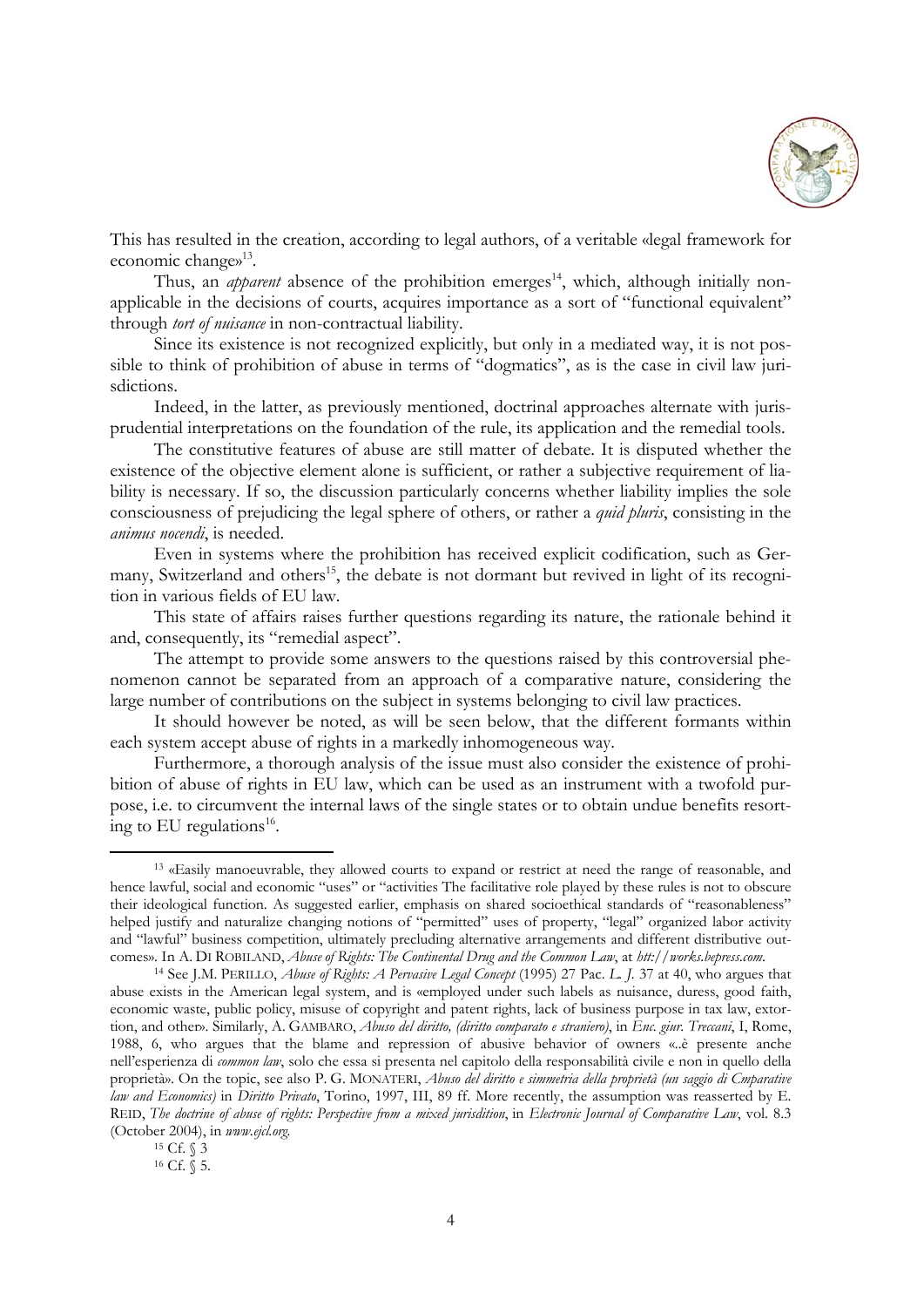

2. Due to its large number of contributions on the topic, the reference system for abuse of rights and the related prohibition is, without a doubt, the French model. Starting from the end of the nineteenth century, French scholars have devoted themselves to defining the phenomenon and finding a normative foundation for it.

Said speculative activity resulted in a number theories with the most varied contours, some of which, however, appear now to be outdated<sup>17</sup>. These include the theory which denies legal dignity to abuse of rights on account of the *contradictio in terminis* of the phrase itself<sup>18</sup>.

In this regard, it has already been pointed out that the question seems to be wrongly formulated<sup>19</sup>, in that it confuses two distinct aspects, i.e the legal recognition of the person's active position and its concrete exercise. In fact, the act committed within abuse of one's right cannot be considered compliant with it, inasmuch as it is outside the perimeter of its normal course; in other words, the abuse begins where the right ends<sup>20</sup>.

Once recognized the legal dignity of the concept, it is useful to review the different theories of French scholars, in order to get to the fundamental core of prohibition of abuse and give it a juridical justification.

According to an early interpretation, the concept of abuse of rights responds to the need to compose a conflict of rights<sup>21</sup>.

Abuse would arise from the unfair exercise of the powers constituting a right, eventually creating a contrast with other equally protected prerogatives. Such an interpretation has been subjected to harsh criticism<sup>22</sup>, proving inadequate to explain the concept of abuse.

On closer inspection, it is an immanent requirement for any legal system to provide settlement of potential conflicts arising from right-based interests. Every relation between legal persons implies the existence of conflicting positions and legal rules are required to settle them.

It can then be argued that the conflict may represent the starting point of abuse or a revealing factor, but certainly not the solution to the problem of its systematic definition<sup>23</sup>.

More in line with the divergence between the static moment of the right's recognition and the dynamic phase of its exercise is the theory that identifies abuse as an *exercice anormal du droit*, which has in Saleilles its main exponent<sup>24</sup>. The abnormality would consist, in the author's thinking, in the contrariness to the economic or social destination of the right, to be assessed exclusively in objective terms.

<sup>&</sup>lt;sup>17</sup> On the need to "relativize" some contributions, in light of almost half a century of studies on the subject, see G. ALPA, *op. cit.*., 247, who maintains that a good number of interpretative issues are now outdated, due

<sup>&</sup>lt;sup>18</sup> See M. PLANIOL, *op.cit.*, 284.<br><sup>19</sup> Cf. § 1.<br><sup>20</sup> On the subject, see M. ROTONDI, *L'abuso del diritto. Aemulatio*, *op. cit.*, 18.

<sup>&</sup>lt;sup>21</sup> As argued by M. DESSERTAUX, *Abus de droit ou confit de droits*, in Revue trim. de droit civil, 1906, 124 ff.<br><sup>22</sup> Again, M. ROTONDI, *op. ult. cit.*, 25.<br><sup>23</sup> According to M. MESSINA, *L'Abuso del diritto*, Naples,

may be defined as «… una particolare forma di conflitto, dal momento che quest'ultimo non risulterebbe composto in una specifica norma scritta che già contenga in sé il criterio del bilanciamento». 24 R. SALEILLES, *Étude sur la théorie générale de l'obligation dans la second rédaction du projet de code civil allemand*,

Paris, 1985, 371 ff.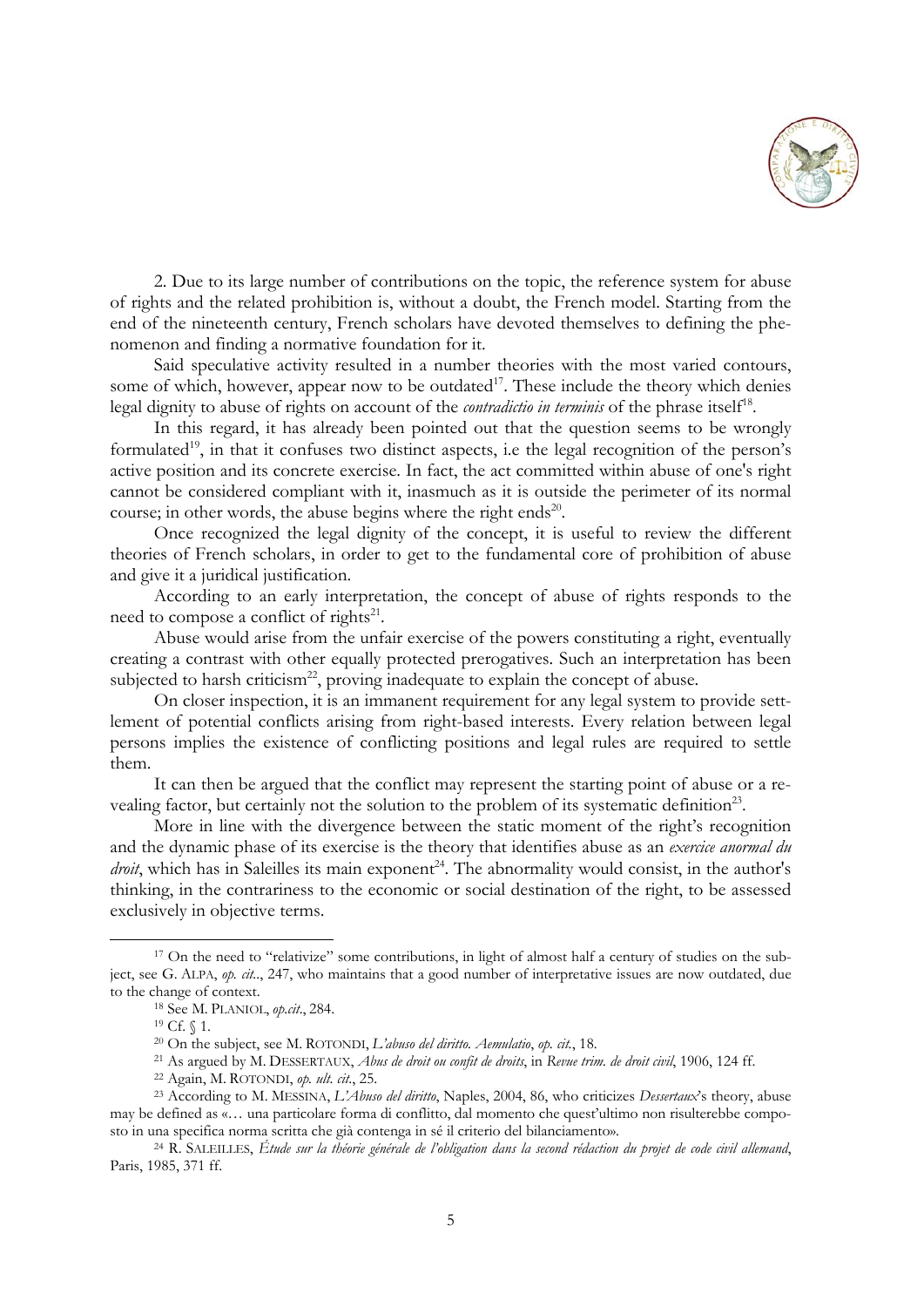

This last remark represents the strength of the concept at stake. The possibility of qualifying as "abusive" a behaviour that harms the legal sphere of others, purging it from any investigation aimed at ascertaining consciousness or also intentionality, means relieving the passive subject from the burden of proving the subjective element. The responsibility of the agent, based on purely objective parameters, actually translates into an anomalous use of the right, which does not comply with the criterion of "normal exercise" of its prerogatives.

It should also be noted that the "illicit" activity is often characterized by the formal respect of the *regola iuris*, however in violation of its content.

This discordance is at the basis of the interpretation of abuse as "misuse of purpose", which theorizes the split between the external compliance with the legal rule (i.e. observance of its limits), and the substantial transgression, determined by the pursuit of unlawful ulterior motives $^{25}$ .

The *détournement de pouvoir* is a defect of form typical of administrative acts, attributable to excess of power - a jurisprudential creation - which condemns the unlawful activity of public administration<sup>26</sup>.

Borrowed from public law, the concept was adopted by the exponents of said theory to describe abuse of rights as an activity that violates the function or purpose of the law conferring the right itself.

Although the idea of abuse as an activity that does not conform to the legal paradigm shows certain similarities to the "symptomatic figure" of "misuse of purpose", the juxtaposition of private subjective juridical situations to categories typical of administrative law presents evident criticalities.

In fact, it should be pointed out that misuse of purpose, as well as other concrete hypotheses falling within the excess of power defect, are all situations pertaining to administrative discretion and its actual exercise.

Unlike its *sensu stricto* bound counterpart, free administrative discretion presents a certain margin of autonomy in the issuing of administrative measures, although it is still obliged to serve a higher public purpose, which is considered to be a legal obligation<sup>27</sup>. Conversely, in the

<sup>25</sup> The main exponents of this theory are M. HARIOU, *Précis élémentaire de droit administratif*, Paris, 1898, *passim* e E. PORCHEROT, *De l'abus du droit*, Dijon, 1901, 215. Such a theory is further investigated by F. GENY, *Méthode d'interprétation et sources en droit privé positiv*, Paris, 1919, *passim*. 26 The *excès de pouvoir* was originally used as a technical tool to check complaints about incompetence and

then to censor defects of form. Only later did the *Conseil d'État* apply the *détournement de pouvoir* as a new remedy tool for excess of power, starting with the *Pariset* case. In developing this notion, French courts have come to identify three types of *détournement de pouvoir*: a) the act does not serve any public interest; b) the act is adopted for a different public interest from that for which it should be issued; c) administration feigns the content of an act having a different end in order to evade some formal rules or to reduce certain guarantees. With the circulation of legal models, the *excès de pouvoir* was introduced in Italy through the law establishing the 4th Section of *Consiglio di Stato*. As a result of parliamentary debate, three distinct defects for administrative acts were identified in Italy: incompetence, violation of the law, excess of power. After a long scholarly process, the last one of the three, originally indicating an act detrimental to the powers of others, has come to signify "misuse of power", to which various symptomatic figures have been gradually added. Through the examination of French decisions, it can be noticed that the Italian practice has followed in parallel the transalpine approach of *détournement de pouvoir*. See, among others, E. LAFERRIÈRE, *Traité de la juridiction administrative*, I, Paris, 1896, 394 ff.

<sup>&</sup>lt;sup>27</sup> The literature on the topic is vast. See, among others, G. AZZARITI, *Dalla discrezionalità al potere*, Padua, 1989; *passim*; L. BENVENUTI, *La discrezionalità amministrativa,* Padua, 1986, *passim*. M. S. GIANNINI, *Il potere discrezionale della P.A. Concetto e problemi,* Milan, 1939, *passim*; C. MORTATI, «Potere discrezionale», in *Noviss. Dig. It.*, Turin,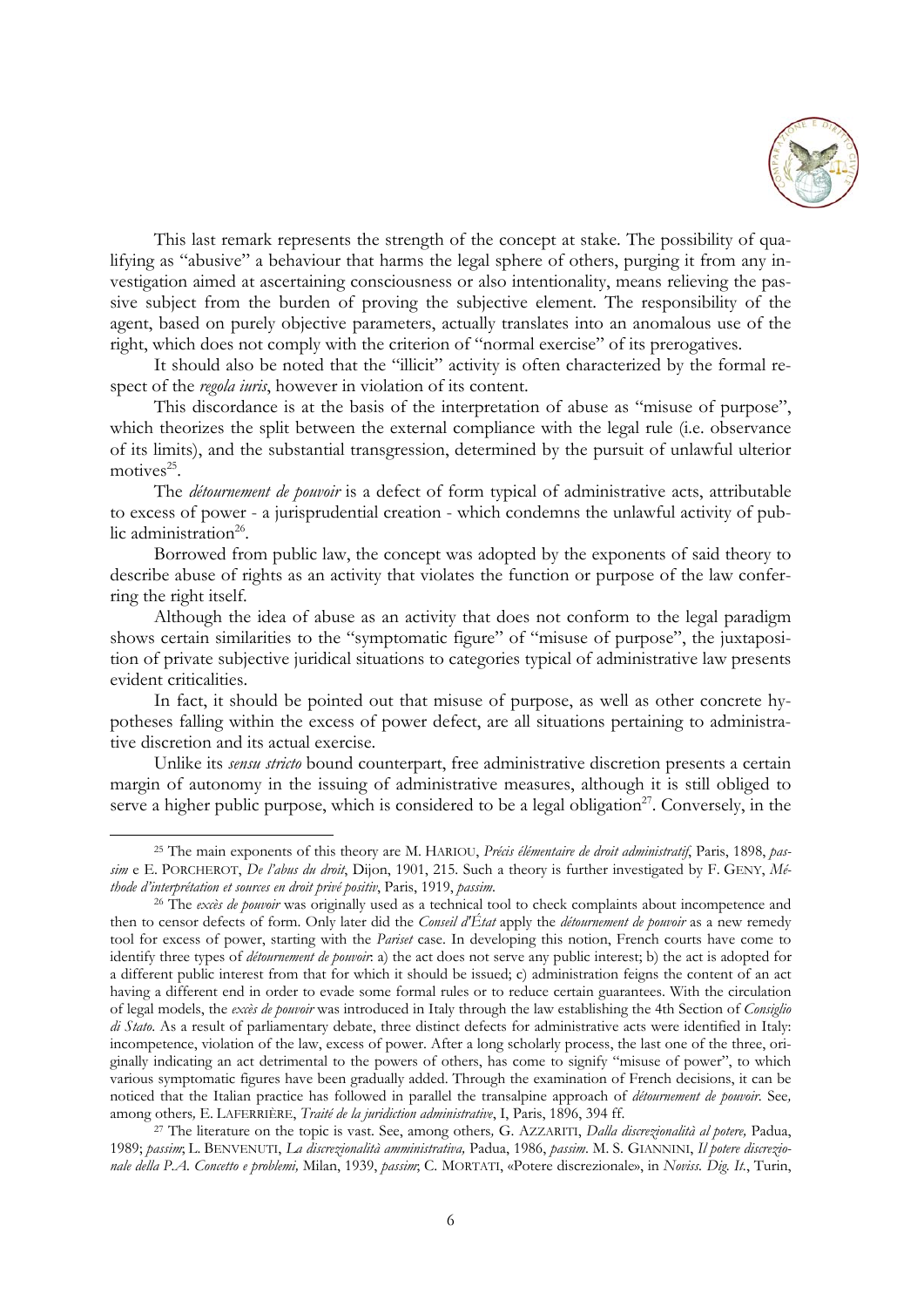

private law, the exercise of the right does not contemplate a power comparable to that of public authorities, especially in the "obligatory" dimension, typical of administrative measures.

As for application, it must be noted that French case law has also provided significant insights into the development of a theory on abuse of rights, mainly through the reference to art. 1134 of the *Code Civil*, which provides for the obligation of the parties to act in good faith $^{28}$ .

The main, though not exclusive, area of interest, as will soon be shown, is property law.

The first case in chronological order is a 1855 decision of the Court of Appeal of Colmar in which the uselessness of a building is recognized, even within the legitimate exercise of the right of property, with consequent removal<sup>29</sup>. The decision states that the *ius utendi et abutendi* which characterizes property must entail in any case the pursuit of a serious and legitimate interest and not cause harm to others. A similar ruling was reached by the Court of Appeal of Lyon in 1856 on a case concerning waterworks<sup>30</sup>. But the most famous case is undoubtedly the *arrèt Coquerel/Clèment-Bayard*, ruled upon by the *Cour de Cassation* on 3 August 191531.

This was a truly singular decision in which the Court of Cassation opted for a reconciliation of opposing interests, recognizing however the abusiveness of a certain conduct. The matter concerns the owners of two neighbouring plots of land, one of whom used his property as a runway for airships. The other owner, in order to force the neighbour to purchase his land, built a fence with rows of eleven-meter posts ending with metal piles which had no other purpose, in actuality, than to inhibit the passage and the easy landing of airships, to the point that one of them was irreparably damaged.

Having brought the matter to trial, the court recognized the full lawfulness of the speculative purpose, since it the owner is entirely allowed to derive maximum profit from his land, but sentenced him to the removal of the metal piles and compensation for the damage caused through the illegitimate means used for the sole and exclusive intent to harm.

In addition to the property sector, the "abuse theory" is used in several other areas of private law.

Particularly in labour law, abuse of rights became a control instrument to verify the lawfulness, hence the lack of abusiveness of the employer's withdrawal from contract.

Subsequently, the creation of the principle of just cause and its legal transposition have made it unnecessary to employ it in such a circumstance.

<sup>1939, 76;</sup> ID, *Norme non giuridiche e merito amministrativo,* in *Stato e diritto,* 1941, 131 ff.; A. PIRAS, «Discrezionalità amministrativa», in *Enc. dir.,* XIII, Milan, 1964, 65. 28 Which states «Les conventions légalement formées tiennent lieu de loi à ceux qui les ont faites. Elles ne

peuvent être révoquées que de leur consentement mutuel, ou pour les causes que la loi autorise. Elles doivent être exécutées de bonne foi». 29 Colmar, 2 May 1855, in *Recueil Dalloz*, 1856, 2, 9. The matter concerns the construction of a faux fire-

place that prevented light from reaching a neighbour's windows. This was an act of questionable "usefulness", as merely ornamental and objectively harmful to other people's rights.<br><sup>30</sup> The case regards the existence of three water sources located on three plots belonging to different ow-

ners, but communicating underground. Canalization works made by one of the owners brought about considerable reduction in the water flow of the sources owned by the others, without an objective benefit for the first owner. In the absence of any real benefit, recognizing that the act was determined solely by the desire to damage the neighboring plots, the court invoked the general rule set forth in art. 1382 of the C*ode Civil* regarding noncontractual liability. 31 *Coquerel/Clèment-Bayard*, in *Recueil Dalloz*, 1917, I,1917,705 ff.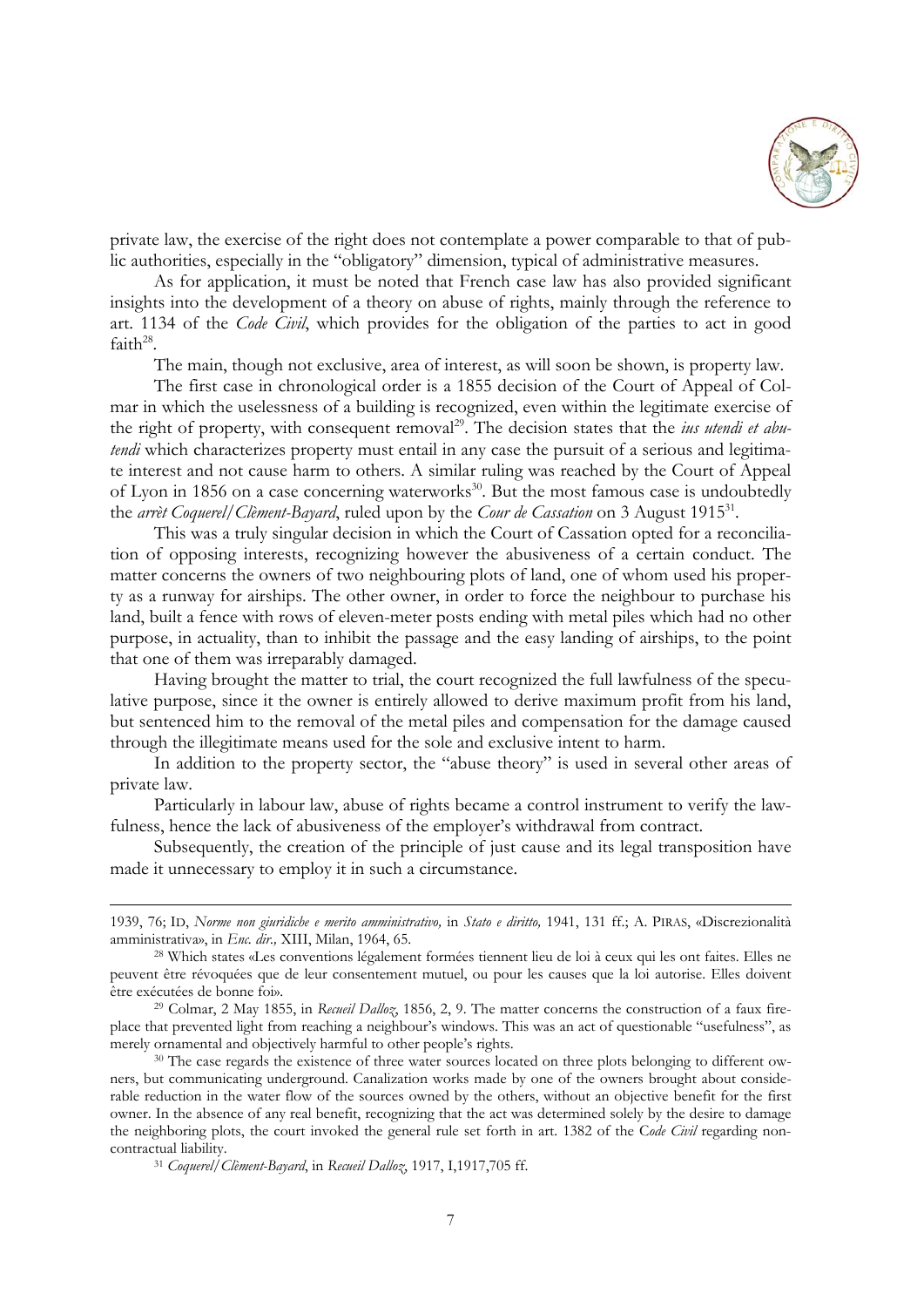

Further application of the prohibition is found regarding the possibility of reviewing the exercise of the right to strike, if this is exercised for purposes that do not conform to the actual granting of the right, particularly for ambiguous and instrumental purposes.

Finally, the concept is particularly relevant in social law, with reference to the exercise of the right to vote in a meeting, if the right is thought to be used for the purpose of favouring a situation in clear contrast with the social interest<sup>32</sup>.

3. While the French system, in the absence of any legislative declaration of prohibition of abuse, is characterized by a remarkable study tradition, stimulated in turn by a rich case law, paragraph 226 of the German Civil Code of 1900 (henceforth BGB) provides that the exercise of a right is inadmissible (*unzulässig*) if it has the sole purpose of causing harm to others.

Thus, if in the French practice the prohibition of abuse appears to be an unwritten *prin*ciple, in the German legal system it *should* emerge as an unfailingly codified *rule*<sup>33</sup>, to which the alleged cases of unfair exercise of rights should be referred.

The use of *should* is mandatory here. Indeed, this provision, which not only condemns abusive conducts explicitly, but also acquires wider significance as not exclusive to a specific sector of private law, has been basically ignored in actual application, to the point it remains a dead letter. Apart from a few sporadic cases, the rule is unfailingly disapplied today<sup>34</sup>.

The reasons for the non-implementation of this legal prescription are probably to be found in its difficult application. In fact, the highly subjective connotation of the specific case, which in its formulation explicitly refers to «... the purpose of harming others», makes it difficult, if not impossible, to extend it to the majority of alleged cases, as its text seems to suggest. The difficult verifiability of the *animus nocendi* for evidentiary purposes could actually have been tempered by resorting to the mechanism of legal presumptions. This allows to infer, from the lack of objective usefulness of the act, the proof of the agent's subjective element<sup>35</sup>. However, the legislator being silent, the vicarious function of case law has modelled the concept of abuse in highly rigorous terms. The extremely faithful interpretation of the legal text has resulted, as an obvious consequence, abuse was very scarcely of recognized in all those cases sub-

<sup>32</sup> With reference to such theories, see A. LAS CASAS, *Trattati essenziali del modello dell'abuso del diritto nei sistemi giuridici europei e nell'ordinamento comunitario*, in the same volume, July 2013.<br><sup>33</sup> As in Switzerland, due to the general clause in art. 2 of the Civil Code of 1907, according to which any-

one is obliged to act in good faith in the exercise of their rights and in the fulfillment of obligations, as the manifest abuse of their right is not protected by law. On the topic, see P. TERRIER, *L'abus de droit en droit privé suisse*, in M. ROTONDI (edited by), *Inchieste di diritto comparato*, Padua, 1979, 444 ff. Similarly in the Spanish system, in which the prohibition is codified in art. 7, paragraph 2, of the preliminary provisions of the civil code, as amended by the 1974 reform. On the topic, see M. ATIENZA - J. R. MANERO, *Illeciti atipici. L'abuso del diritto, la frode alla legge, lo sviamento di potere*, Bologna, 2004, 37 ff; J. CALVO SOTELO, *La doctrina del abuso del derecho como limitación del derecho subjetivo*. Madrid, 1917, *passim*. Art. 281 of the Greek Civil Code of 1946 also prohibits the exercise of a right that clearly exceeds the limits imposed by good faith or morality. 34 Such a fact confirms the need, in the study of law, not to limit oneself to legislative provisions alone.

This is one of the fundamental assumptions of the comparative method which, in following the third methodological rule, entails a cognitive analysis that draws on the totality of the legal sources of the single systems involved. It is rather common, in fact, that the apparent virtuosity of the *norma legis*, capable of elevating the model examined to paradigm, is contradicted by the practical application of the rule, thus creating discordance from the situation envisioned. It is worth mentioning R. SACCO, *Introduzione al diritto comparato*, Turin, 1990, 50 ff.

<sup>35</sup> Similarly, A. LAS CASAS, *op.cit*., 23.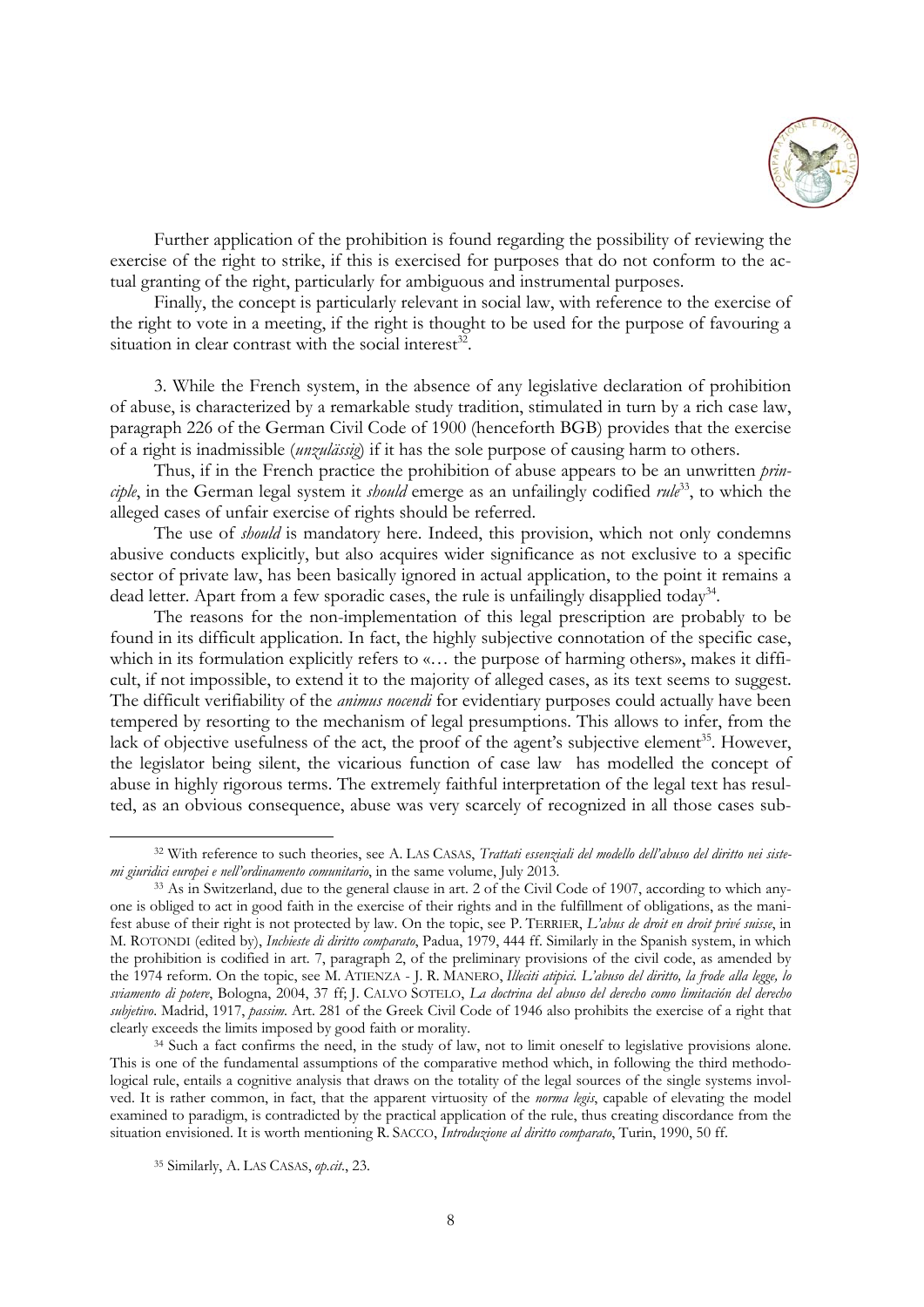

mitted to the examination of the judicial bodies, as falling within the provisions of paragraph 226 of the *BGB.*

This did not entail the expulsion of the specific case from the legal system, but it "forced" case law to search for other textual bases that would allow to censor the aforementioned phenomenon. Normative appendages have been identified in the rules laid down for noncontractual liability as well as those aimed at protecting good faith and fairness regarding obligations.

This refers specifically to paragraph 826 of the BGB, which provides for the obligation to compensate for the damage caused as a result of violation of morality, and to paragraph 242 on the general good faith clause<sup>36</sup>.

The use of paragraph 826 has covered the alleged cases of intentionally caused damage, in violation of morality, albeit within the exercise of a right.

Case law in this area includes, for example, the case in which defects of form are claimed that would entail the nullity of the contract after accepting the opposing party's service, or if a right is exercised after such a long time that it has engendered in the counterparty a legitimate expectation regarding its non-exercise.

This particular situation is at the basis of the German theory of *Verwirkung* which legitimizes, in the situation described above, the other party's defence to paralyze the tardive exercise of the right through the alleged violation of the principles of fairness and good faith, in force in the relation $37$ .

Further applications, as in the French legal system, are found in the field property law, in neighbourly and social relations, any abusive behavior in the exercise of voting rights, which may harm the social interest.

In time, the recourse to paragraph 826 of the BGB gave way to the application of the good faith clause in paragraph 242, which regulates, in general terms, the fair exercise of rights through the prohibition of abusive conducts, i.e. committed with intentionally harmful purposes to the detriment of third parties.

Hence, after examining the situation, one fact emerges as clear: the discordance between the jurisprudential formant and the legislative one makes the German model a pretty far example from what one would have been expected at a first reading. In fact, while the code sets a precise *rule*, the highly subjective connotation of the very rule determines its substantial non-application and the consequent search for normative appendages by scholars which can justify the existence of the *principle*, considered applicable nonetheless, particularly through the use of the good faith clause.

4. One of the reasons that seemed to constitute an obstacle to the recognition of abuse of rights in the Italian legal system is the principle of legal certainty<sup>38</sup>, whose applicability is to be found in the need to guarantee a non-arbitrary application of the law by judges. In truth, the absence of a codification of abuse of rights defining its extension and limits would have

<sup>36</sup> On the topic, see, among others, F. RANIERI, *Norma scritta e prassi giudiziale nell'evoluzione nella dottrina tedesca del Rechtsmißbrauch* in *Riv. trim. dir. proc. civ.*, 1972, 1216 ff.; R. MÜLLER ERZBACH, *Der Rechtsmissbrauch. Sein Erfassen durch das kausale Rechtsdenken*, Italian translation, *L'abuso del diritto secondo la dottrina giuridica teleologica*, in *Riv. dir. comm.*, 1950, I, 89 ff.<br><sup>37</sup> On the subject, see S. PATTI, *op. cit.*, 3.

<sup>&</sup>lt;sup>38</sup> On the topic, see M. MESSINA, *op. cit.*, 111.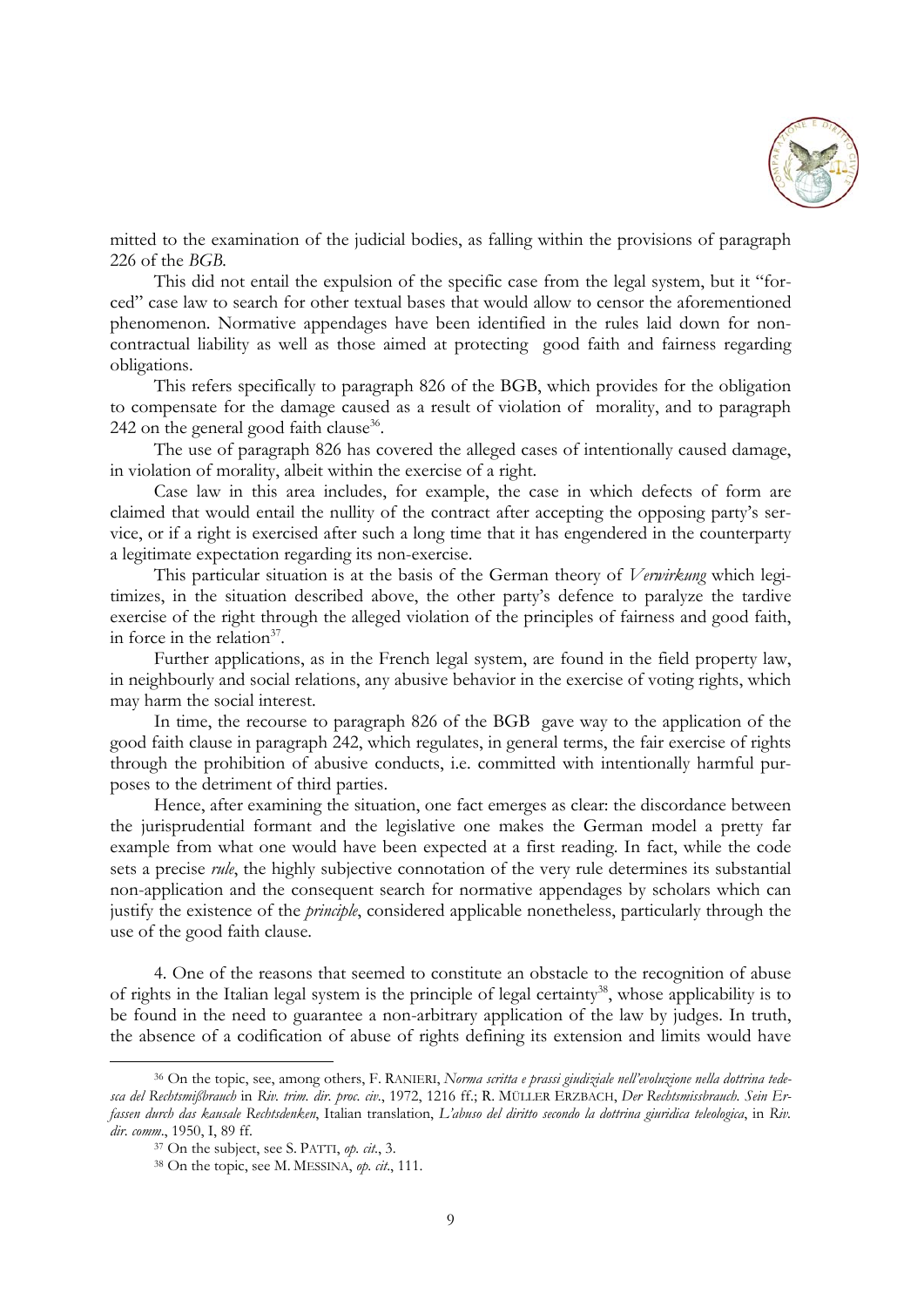

led to an excessive dilation of the judges' powers, resulting in further limits to the exercise of the rights, besides those explicitly established by law.

The checking of the various *facultates agendi*, carried out in the dynamic phase of the exercise, would have given the judicial bodies the possibility to establish what is supposed to be within the powers of the holders of the subjective rights and what is not, on account of being "abusive".

The absence of the *rule*, read through the lens of legal certainty, would have equalled the inexistence of the *principle*.

On closer view, the complaints made about the abuse/certainty relationship concern, on general terms, all cases in which the judge is required an interpretative activity, i.e. an expression of discretionary power.

According to the strict interpretation of the separation of powers principle, the judge is exclusively responsible for the application of the rule of law to a specific case through a mechanism that entails the mere subsumption of the concrete case to the abstract provision of law.

In fact, it is evident that such an operation necessarily involves an interpretative activity of a certain discretion, the extent of which is determined by the level of certainty and exactness of the legal case being assessed. Judicial discretion, in fact, is directly proportional to the generality and abstraction of the normative precept: the greater the indeterminacy rate of the formulation, the wider the autonomy reserved for the judgement.

Naturally, such discretionary power is not absolute, but lies within substantial limits which determine the various legitimate alternatives of judgement and impose the search for a solution compatible with the axiological principles of the legal system.

The supposed incompatibility between abuse theory and legal certainty is also strongly challenged on the assumption that, on the contrary, it is precisely the indiscriminate exercise of law, with no possibility of verifying its limits, which undermines the legal certainty of a system, leaving ample space for individual referees<sup>39</sup>.

The initial denial of the phenomenon gives way, therefore, to the search for a *rule* in precise legislative provisions that legitimize its applicability.

The first rule identified by legal authors is art. 833 of the civil code regarding emulative acts<sup>40</sup>. Considered to be the expression of a principle of social solidarity between private individuals and a precept to follow for using property in compliance with the interests of the whole community, the provision has for years been a regulatory framework capable of justifying the existence of prohibition of abuse.

The provision stating that «the owner is not allowed to commit acts which have no other purpose than harming or harassing others», aptly sums up the idea of prohibition of an anomalous exercise of the owner's rights.

<sup>&</sup>lt;sup>39</sup> That is the view of U. NATOLI, *op. cit.*, 33. 40 Being unable to provide an exhaustive list of bibliographical references, see, among others, M. ALLARA, *Atti emulativi*, in *Enc. dir*., IV, Milano, 1959, 33 ff.; F. D. BUSNELLI - E. NAVARRETTA, *Abuso del diritto e responsabilità civile*, in *Diritto privato*, III, *L'abuso del diritto*, Padua, 1998, 206 ff; M. COMPORTI, *Contributo allo studio del diritto reale*, Milan, 1977, 264 ff.; A. GAMBARO, *Jus aedificandi e nozione civilistica della proprietà*, Milan, 1975, 45 ff.; ID., *Emulazione*, in *Noviss. Dig. It. (discp. priv.)*, Turin, 1991, 439 ff.; U. MATTEI, *La proprietà immobiliare*, Turin, 1995, 186 ff.; S. RODOTÀ, *Note critiche in tema di proprietà*, in *Riv. trim. dir. civ*., 1960, 1268 ff.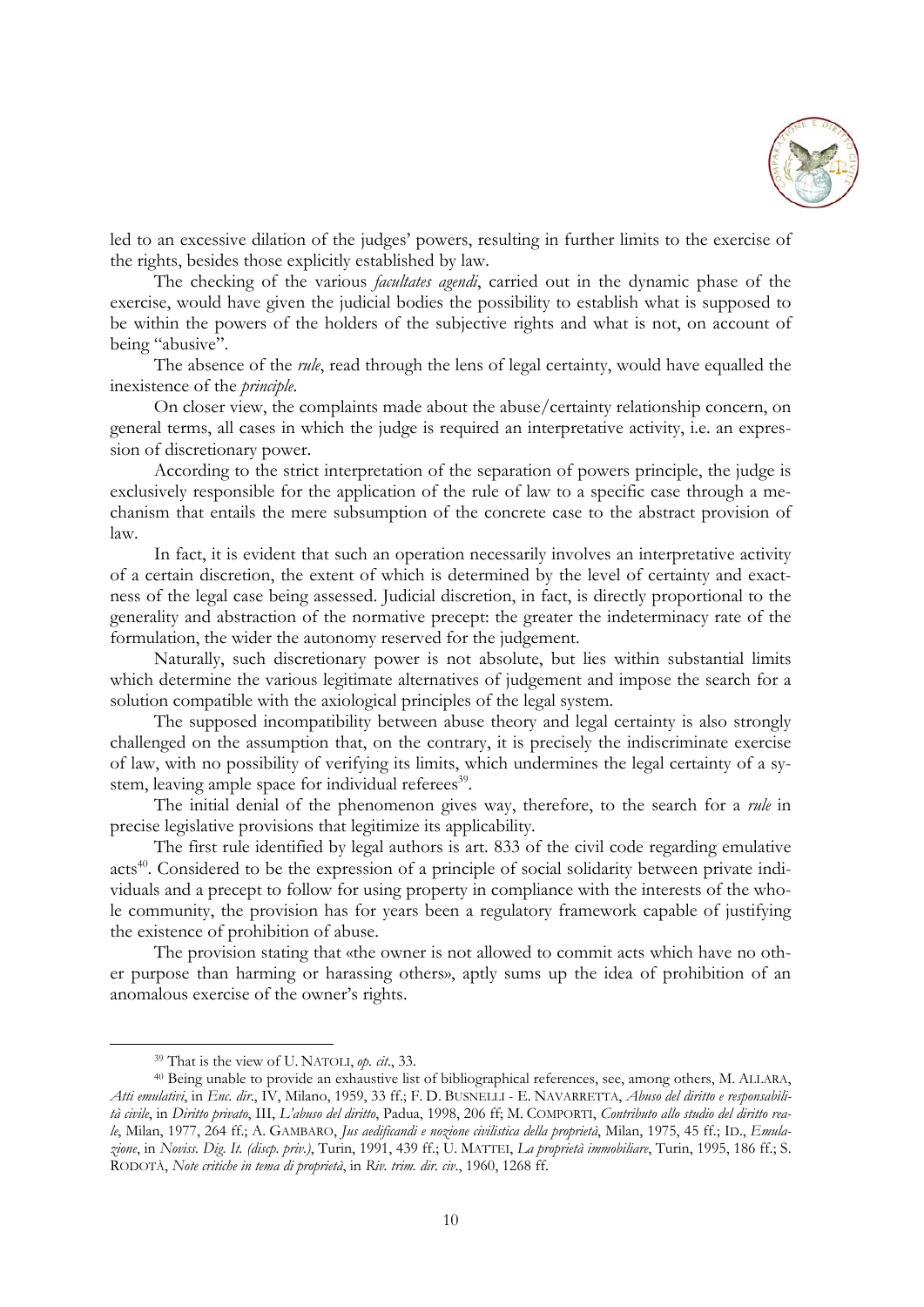

It must be stated, however, that the wording of the rule, combined with its context of application (landownership) and the interpretative contribution of the jurisprudential formant, in spite of a far too extensive interpretation by scholars, have eventually determined the impossibility for the rule itself to constitute a starting point for the recognition of a general principle on prohibition of abuse of rights. In fact, similarly to the wording of paragraph 226 of the German Civil Code, the highly subjective nature of the specific case results in the considerable restriction of the provision's application scope. Following the principle *onus probandi incumbit ei qui dicit*, it is up to the victim of abuse to provide proof of the right holder's intention to harm.

In an attempt to mitigate the rigor of the subjectivistic approach of art. 833 of the Italian Civil Code, scholars have developed several theories, driven by the desire to provide a different reading of the legal text. According to one interpretation, the intention to harm does not imply a conduct aimed at causing damage, but rather expresses the mere awareness of detriment that accompanies the exercise of the right.

Borrowing concepts from penal law, the willfulness of the act should be replaced by the sole consciousness of the possible negative consequences of one's behaviour<sup>41</sup>.

On the other hand, a different orientation, aiming at switching the assessing criterion for harmfulness to a more objective level, focuses on the "purpose of acts", considering some of them detrimental, regardless of a real intention to harm<sup>42</sup>. Unlawfulness should not be assessed with regard to the subjective element, but exclusively with reference to the scope of harmfulness of the act itself.

Although supported by the commendable purpose of allowing for less rigorous interpretation, the abovementioned theories do not conceal a certain "interpretative stretch", also evidenced by case law, which remains, in the application of the rule, definitely faithful to the legal text.

Even in a diachronic investigation, there have been several precedents in which the Supreme Court has always required the presence of the subjective element of *animus nocendi* as a conduct aimed at causing harm<sup>43</sup>.

A further requirement that significantly conditions the extension of the rule is the reference «to acts that have *no other purpose* than to harm or harass». The literal interpretation of the provision implies that, for the purpose of the subsumption of the specific case to the abstract model referred to in art. 833 of the Italian Civil Code, it is necessary that the only motive for the right holder's behaviour is the will to harm, thus excluding cases where a benefit for the holder can be recognized.

Another – also rejected – interpretation suggested extending the precept's application scope to cases in which there was some kind of benefit for the owner, albeit lesser than the

<sup>&</sup>lt;sup>41</sup> Not a conduct, therefore, supported by representation of tort and willingness to commit it, but a different psychological attitude characterized by the acceptance of the occurrence of possible negative consequences of a behavior bent on a legitimate purpose. On the topic, see G. FIANDACA - E. MUSCO, *Diritto penale* (*parte generale*), Bologna, 2005, 328 ff. 42 See M. ALLARA, *op. cit*., 35. 43 On this matter, Cass. civ., 25 March 1995, n. 3558, in *Giur. It*., 1996, I,1, 378, stating that «Cass. civ., 22

January 2016, n. 1209, in *Foro It*., 2016, 3, 1, 842, stating that «… ai sensi dell'art. 833 c.c., integra *atto emulativo* esclusivamente quello che sia obiettivamente privo di alcuna utilità per il proprietario ma dannoso per altri».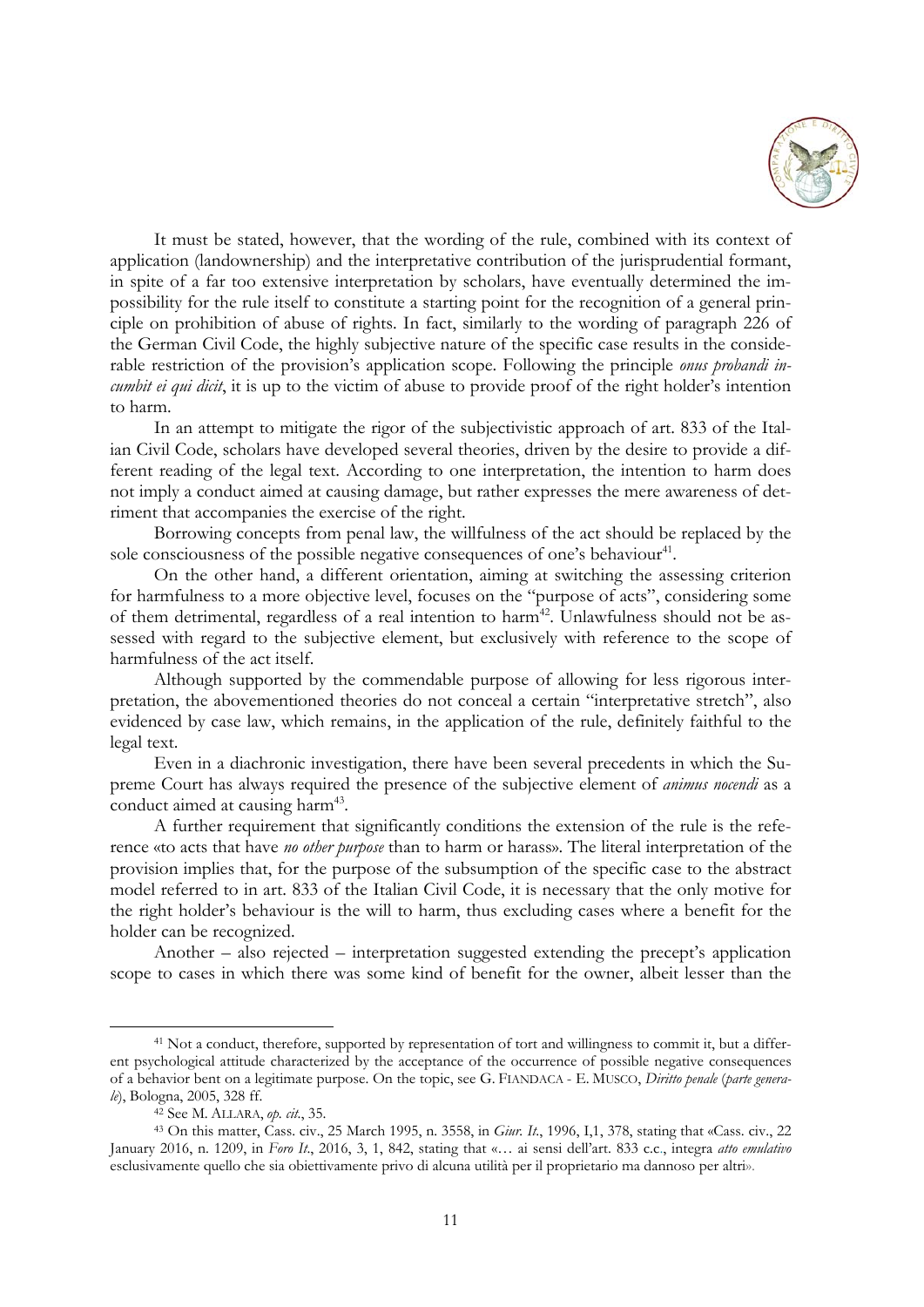

harm caused to third parties<sup>44</sup>. This possibility would have implied a comparative assessment of damages and benefits leading to the application of art. 833 even in cases where the former were greater the latter. Case law has however rejected this theory on the assumption that «… per aversi atto emulativo, vietato dall'art. 833 c.c., è necessario che l'atto di esercizio del diritto sia privo d'interesse ed utilità per colui che lo compie e che sia stato posto in essere al solo scopo di nuocere o recare molestia ad altri<sup>45</sup>», recently reasserting that «... non è riconducibile a tale categoria un atto comunque rispondente ad un interesse del proprietario, non potendo il giudice compiere una valutazione comparativa discrezionale fra gli interessi in gioco o formulare un giudizio di meritevolezza e prevalenza fra gli stessi».

This brief analysis allows us to exclude that art. 833 may be indicated as a provision capable of justifying the existence of prohibition of abuse of rights as a general *principle*.

This is due to the definitory troubles of the legal text, so univocal as to leave no room for the various and commendable attempts of scholars to provide a reading that lies outside the landownership context. It is also due to the literal interpretation of case law, which does not allow for an application of the provision that could go beyond the context in question<sup>47</sup>.

It is not surprising, therefore, that authors have looked elsewhere for a provision to which to prohibition of abuse should be traced, identifying it in the general clause of objective good faith<sup>48</sup>. A rule of conduct to conform to, having now risen to inspiring criterion for all property relations, it certainly presents a certain contiguity with abuse of rights. This similarity was also recognized by the jurisprudential formant, which used it as leverage to legitimize the existence of a general prohibition of abuse of right in the Italian system<sup>49</sup>.

Particularly interesting in this respect is the ruling of the Court of Cassation 20 April 1994, n. 3775, also known as *caso Fiuggi*<sup>50</sup>, in which good faith is defined as «... regola di governo della discrezionalità soggettiva», prohibiting abuse and granting the injured party a far more effective remedy than damages, that is, the termination of the contract.

<sup>&</sup>lt;sup>44</sup> Strongly supported by U. NATOLI, *La proprietà. Appunti delle lezioni*, I, Milan, 1976, 165.<br><sup>45</sup> Cass. civ., 16 March 1996, n. 301, in *Mass. Giur. It.*, 1996.<br><sup>46</sup> Cass. civ., 22 January 2016, n. 1209, on *www.italg* tuisce applicazione di un principio generale di divieto per il proprietario di compiere atti che non abbiano se non lo scopo di nuocere o recare molestia ad altri; pertanto la norma dell'art. 833 c.c. non può essere invocata fuori dal campo per cui è dettata e, in particolare, contro un condominio, il quale eserciti il proprio diritto di rivolgersi

al giudice per far dichiarare l'asserita nullità di una deliberazione dell'assemblea dei condomini».<br><sup>48</sup> U. NATOLI, *op.cit.*, 1958, 37 ff.; P. RESCIGNO, *op.cit.*, 13 ff.; S. ROMANO, *Abuso del diritto*, in *Enc. del dir* 

<sup>&</sup>lt;sup>49</sup> Among the numerous, and in some cases dated, judgements, see, for instance, Cass. civ., 15 November 1960, n. 3047, in *Mass. Giur. It.*, 1960 stating: « L'abuso del diritto non è previsto nel c.c. vigente come particolare figura di illecito. Peraltro, in singoli casi, con riferimento ai fondamentali precetti giuridici della buona fede e della rispondenza dell'esercizio agli scopi etici e sociali per cui il diritto è riconosciuto e concesso dall'ordinamento giuridico, l'uso anormale del diritto può condurre il comportamento del singolo fuori della sfera di esso in modo da costituire un'attività avente carattere di illiceità». See also Cass. civ., 23 July 1997, n. 6900, in *Mass. Giur. It.*, 1997; Cass. civ., 14 November 1997, n. 11271, in *Mass. Giur. It.*, 1997; Cass. civ., 31 May 2010, n. 13208, on *www.italgiure.giustizia.it*. Particularly interesting is the assessment of abuse of rights with reference to the breach of contract in Cass. civ., 31 May 2010, n. 13208, on *www.italgiure.giustizia.it*, stating: « 50 For an account of the facts, see decision in *Foro Amm*., 1997, 414 ff.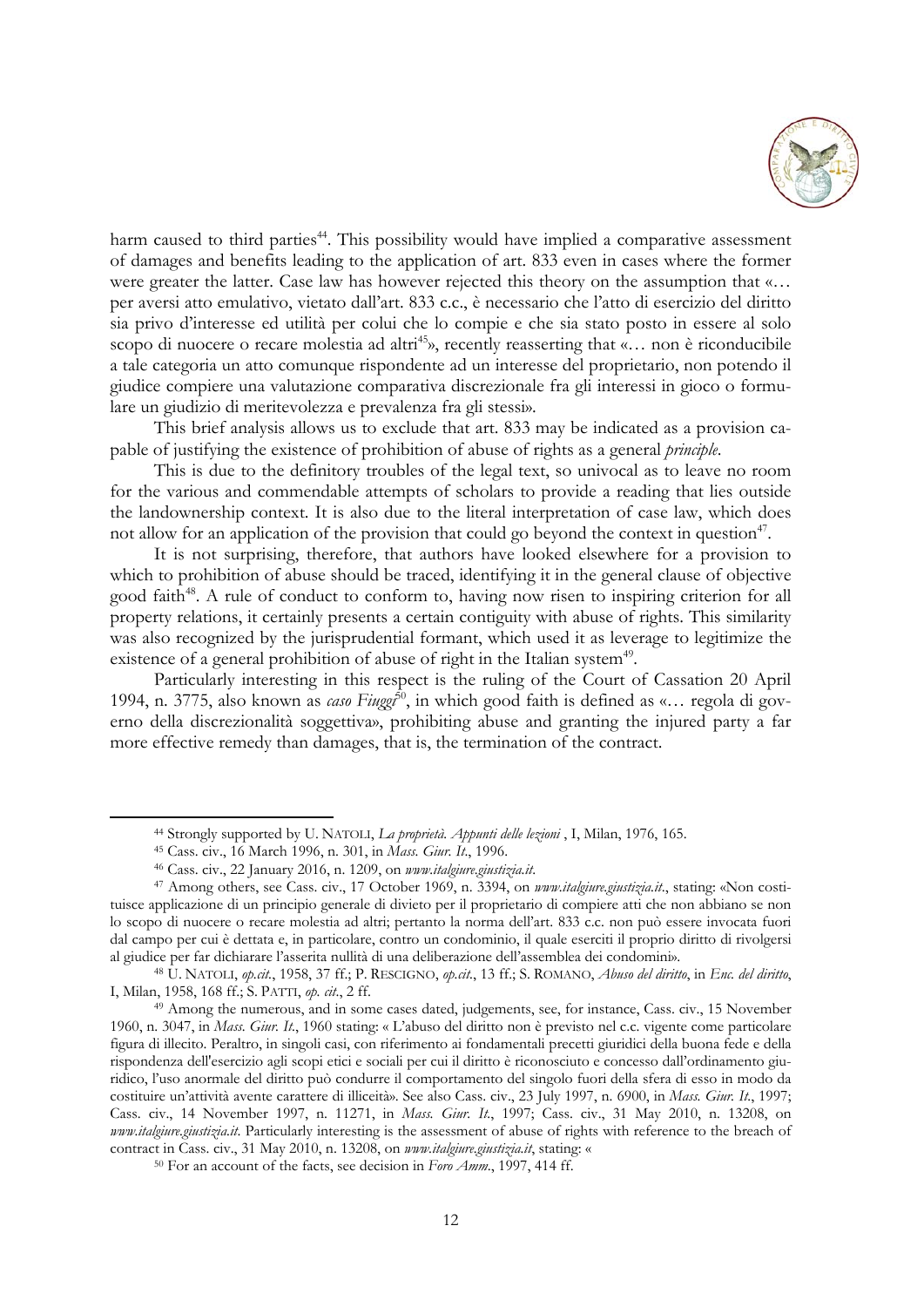

However, it should immediately be stressed that the two concepts should not overlap<sup>51</sup>: good faith is a criterion for assessing behavior among persons in the unfolding of their relations. Prohibition of abuse of rights concerns the relationship between the rule and the holder of the legal situation that the latter assigns to them. In other words, the dogmatics of abuse translates into the necessity for the holder to exercise their right in compliance with the provision.

It is obvious that, in assessing abuse, objective good faith plays a fundamental role, as it is a suitable clause to provide private individuals with a paradigm for good conduct, though it is imperative not to fall into the methodological error of considering one the product of the other.

On the contrary, it is believed that abuse of rights has an autonomous and broader conceptual dignity than that of good faith, as evidenced by the sanctioning response to abusive conduct, which emerges as quite diversified in character.

In addition to the classic compensatory solution which often accompanies the injunction and notifies the termination of the abusive conduct<sup>52</sup>, case law has declared, as a remedial action, the termination of the contract being abused, as in the aforementioned *caso Fiuggi*.

Sometimes art. 1438 of the Italian Civil Code is invoked, according to which the threat to enforce a right - which is likened to the abusive use of the right – is cause for annulment of the contract if it is aimed at achieving unlawful benefits.

The *exceptio doli generalis* is also considered to be generally applicable. This grants its holder the possibility to oppose to a claim or defence of others which is abstractly founded, but is actually an expression of an unfair exercise of the right on which it is based.

Abuse of rights and good faith are, therefore, two contiguous but not coinciding phenomena<sup>53</sup>.

The fact that it seems impossible to isolate a rule, or better, a single rule, to which the all the hypothesis of abuse of right can be univocally traced back, together with the absence of an explicit recognition of such a concept by the legislator, must not and cannot lead to denying its existence and applicability in the Italian system, as happened in the past.

A major role in the development of an "abuse theory" is surely played by art. 833, as well as by the general clause of good faith, and also by articles 2 and 3, paragraph 1 of the Italian Constitution on the principle of solidarity and formal equality in a constitutionally oriented reading of the phenomenon. The theory, however, does not lend itself to being confined within narrow boundaries.

On the other hand, it is commonly thought that its failed "positivization", i.e. the absence of a *rule*, ends up confirming the full applicability of the unwritten principle, which, on closer view, is able to express the phenomenological variety of abuse<sup>54</sup>.

<sup>&</sup>lt;sup>51</sup> On the topic, see G. D'AMICO, Recesso ad nutum, *buona fede e abuso del diritto*, in *I contratti*, 2010, 22.<br><sup>52</sup> This was born in the context of landownership as an action taken by the owner of the damaged plot to obtain the elimination of the causes of immissions in order to definitively ascertain their unlawfulness and to achieve the completion of the structural changes to the property to make them cease. It was then extended to other sectors such as consumer goods, protection of engineering works, unfair competition, etc. 53 Similarly, judgement n. 20106 Cass., del 18 September 2009, in *Contr*.,, which has explicitly recognized

abuse of right as a general principle in the Italian legal system.<br><sup>54</sup> Particularly significant in this respect are the words of N. LIPARI, who argues that «In sostanza, il prin-

cipio dell'abuso del diritto si proietta necessariamente nella complessità delle vicende applicative e quindi si sot-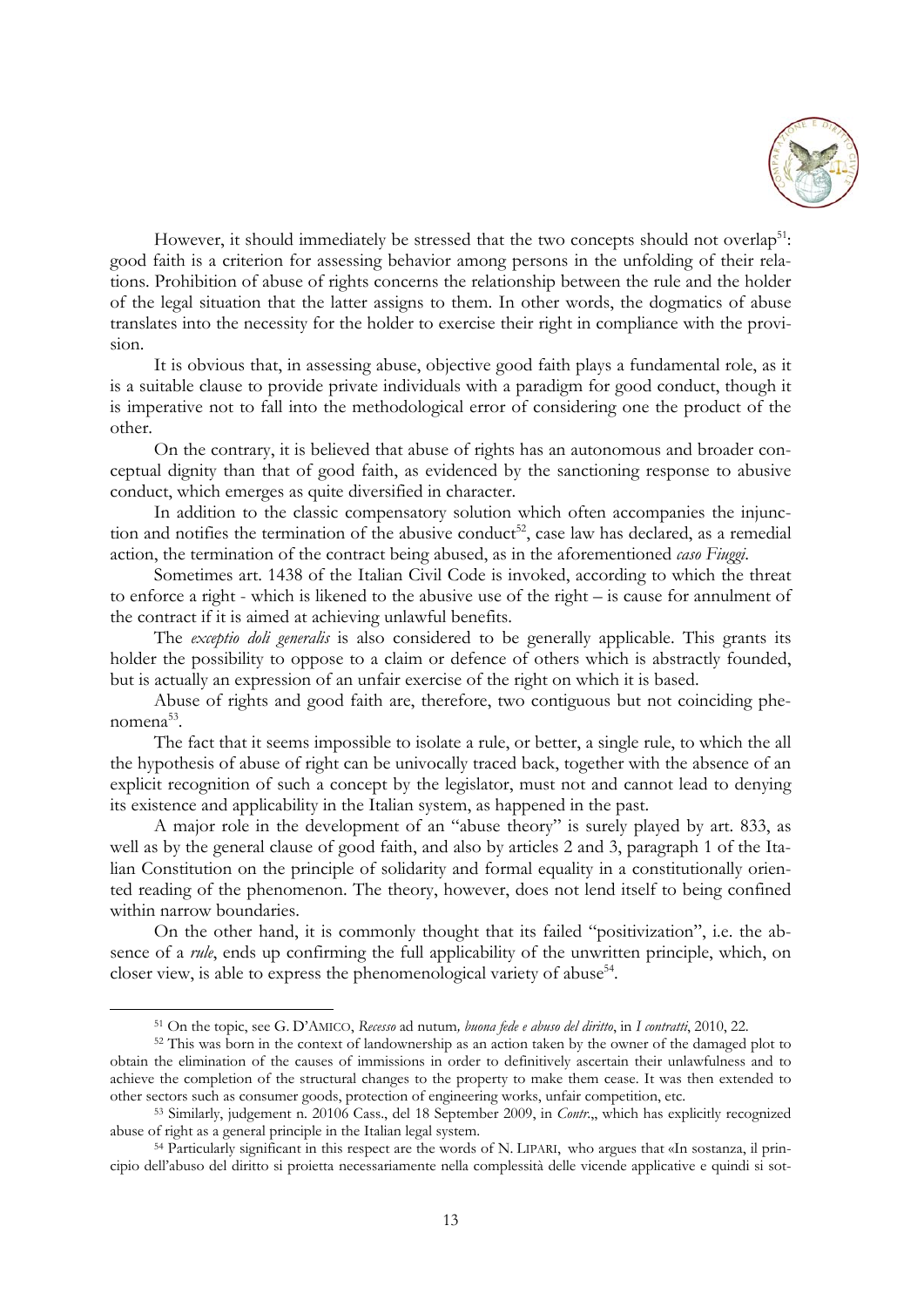

Our brief analysis of the French and German legal systems also proves said assumption. Indeed, the former shows strong similarities with the Italian practice, while the latter, despite accepting prohibition of abuse in an explicit way, has resorted, in the application stage, to other rules to sanction the multiplicity of the potentially subsumable conducts of the specific case.

5. Once established that prohibition of abuse constitutes a general principle in most legal systems of the European Union, it is necessary to ask oneself whether the applies to the framework of EU law as well<sup>55</sup>.

Before examining the issue, a clarification is necessary: since EU law is characterized by an eminently pragmatic nature compared to that of the single national models, a positive answer to the question cannot imply conceptual identity, but necessarily the enucleation of an autonomous and more complex notion than that of the individual states $56$ , considering the multi-layered level (internal and supranational) of protection of rights involved.

The starting point is represented by art. 54 of the Charter of Fundamental Rights of the European Union (also known as Charter of Nice) entitled *Prohibition of abuse of rights*, which reads: «nothing in this Charter shall be interpreted as implying any right to engage in any activity or to perform any act aimed at the destruction of any of the rights and freedoms recognized in this Charter or at their limitation to a greater extent than is provided for herein». Truthfully, the text does not seem to correspond to the title, as there is no explicit reference to abuse, to which the provision is actually entitled. Nevertheless, the meaning is absolutely clear.

It should be noted that there are no written rules in Treaties that refer to abuse of rights<sup>57</sup>, but with the enforcement of the Lisbon Treaty, the Charter of Nice has taken, from a formal point of view, the nature of multilateral treaty and, from a practical point of view, the same legal value as the founding Treaties of the European Union, becoming in actuality a primary source of EU law.

Rather than the "written" law of the EU, it is the "living" law of the Court of Justice of the European Union that we need to consider in order to identify all the arguments for an autonomous theorization of abuse of rights in "community" law.

trae ad ogni ipotesi di formalizzazione. In chiave di teoria generale la riflessione non può essere diversa a seconda che l'abuso sia o meno sanzionato da un testo legislativo, proprio perchè, com'è stato giustamente osservato, l'abuso del diritto riflette la storia stessa di un problema di misura del diritto inteso… come insieme di ragioni coesistenti in un sistema». *Ancora sull'abuso del diritto. Riflessioni sulla creatività della giurisprudenza*, on *www.questionegiustizia.it*, fasc. 4, 2016. 55 On the topic, see, among others N. BROWN, *Is there a general principle of abuse of rights in european Community* 

*Law?*, in D. Curtin, T. Heukels (edited by), *Essays in honour of Henry G. Schermers: Institutional dynamics of European integration*, II, Dordrecht, Boston, London, 1994, 511 ff.; S. CAFARO, *L'abuso del diritto nel sistema comunitario: dal caso Van Bisberger alla Carta dei diritti, passando per gli ordinamenti nazionali*, in *Diritto dell'Unione europea*, 2003, 291 ff.; R. DE LA FIERA*, Prohibition of abuse of (community) law: the creation of a new general principle of EC law through tax*, in *Common Market Law Review*, 2008, 395; M. GESTRI, *Abuso del diritto e frode alla legge nell'ordinamento comunitario*, Milan, 2003, *passim*; K. E. SORENSEN, *Abuse of rights in community Law: a principle of substance or merely rhetoric?*, in *Common Market Law Review*, 2006, 423 ff.<br><sup>56</sup> The clarification is by G. ALPA, *op. cit.*, 247.<br><sup>57</sup> Some believe, however, that the concept of abuse is referred to in art.4 par. 3 of T. F. U. E., which

states that «The Member States shall take any appropriate measure, general or particular, to ensure fulfilment of the obligations arising out of the Treaties or resulting from the acts of the institutions of the Union».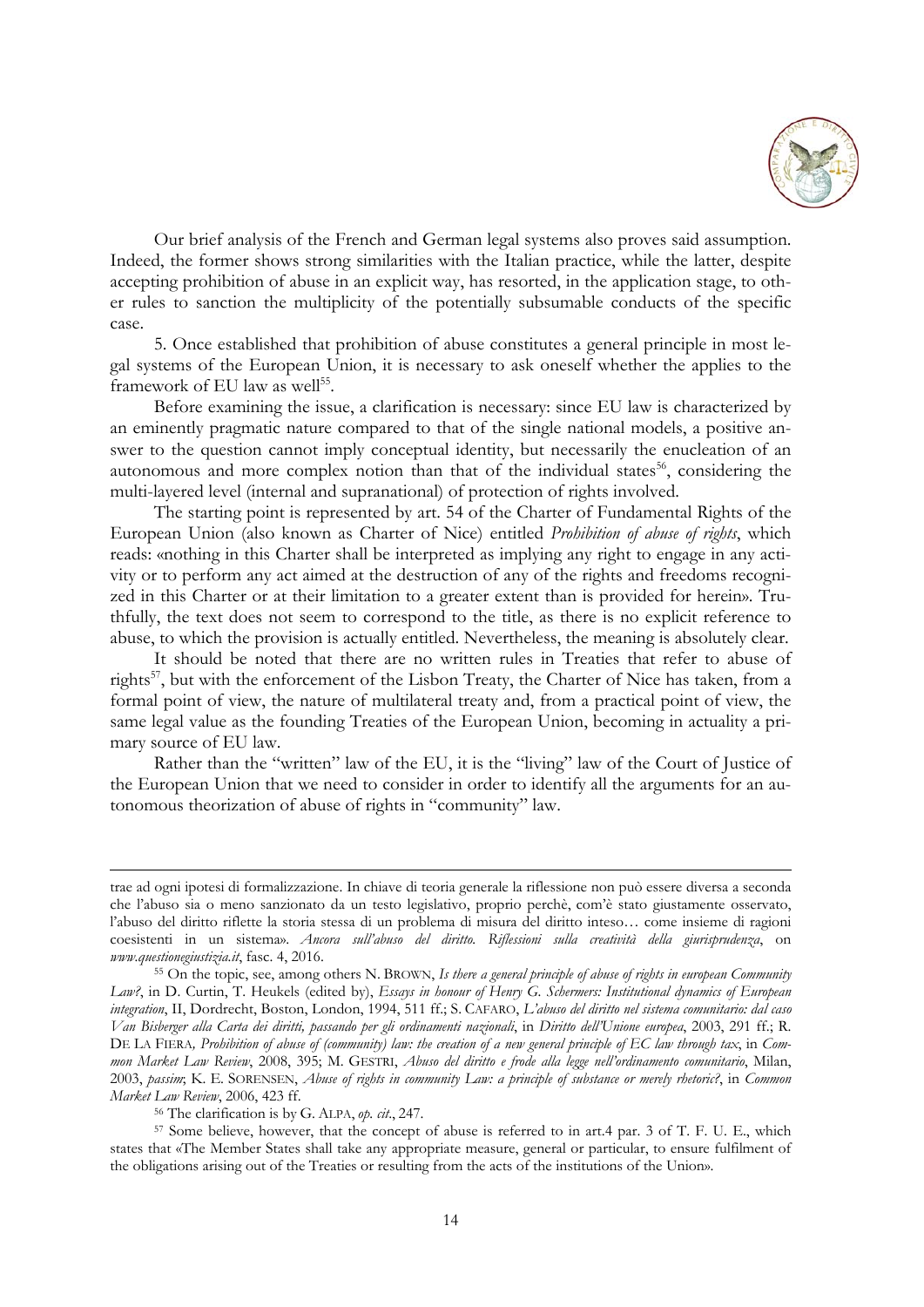

The examination of the cases covered by the CJEU shows that the notion of abuse of rights corresponds to at least three distinct types, notably a) the circumvention of state regulations through the instrumental use of powers recognized by EU law; b) violation of EU law through the factitious attribution of prerogatives deriving from it; c) the exercise of a right based on a community provision which however alters, in practice, its original purposes (the socalled abuse of rights in the strictest sense) $58$ .

As already mentioned, the theorization of abuse in EU law is unsurprisingly more complex than in national systems, considering the fields in which it was isolated – all regarding fundamental freedoms – and especially for the rather difficult harmonization between national and supranational rules.

Among the numerous precedents<sup>59</sup>, the *Halifax* case stands out in fiscal matters<sup>60</sup>, i.e. regarding the application of indirect tax regulations, in which the Court specifies the elements constituting a conduct considered abusive: «… For it to be found that an abusive practice exists, it is necessary, first, that the transactions concerned, notwithstanding formal application of the conditions laid down by the relevant provisions of the Sixth Directive and of national legislation transposing it, result in the accrual of a tax advantage the grant of which would be contrary to the purpose of those provisions. Second, it must also be apparent from a number of objective factors that the essential aim of the transactions concerned is to obtain a tax advantage».

The Court clearly identifies three requirements, namely the merely formal compliance with a rule, the subject's reliance on the acquisition of an advantage resulting from the application of the rule, the violation of the purpose underlying the rule.

In what follows, the remarkably more pragmatic approach of EU law emerges. In fact, in requiring the substantial violation of the precept, the Court makes exclusive reference to contrariness to the purpose, without mentioning wilfulness or consciousness of undermining the legal positions of others. But there is more: for evidentiary purposes, the aim of obtaining an undue advantage must be inferred from *a number of objective elements* characterizing abusive conduct, regardless of the need to ascertain and prove the intention to circumvent the provision.

In full awareness of the difficulty to provide positive proof of the presence of *animus nocendi* or, more simply, the willfulness to violate the law, the Court of Justice considers a merely objective ascertainment to be sufficient for the recognition of abusive conduct. Failure to comply with the specific purposes of the rule which, in other legal systems, is seen as an indispensable subjective element for the emergence of abuse, may be induced, through a presumption mechanism, by objective elements indicating the unlawful conduct.

The reference to a case of abusive practices ascertained through eminently objective criteria is nearly a constant in most judgements of the Court of Justice in the various matters in which it has ruled $61$ .

<sup>&</sup>lt;sup>58</sup> On the topic, see F. LOSURDO, *Il divieto dell'abuso del diritto nell'ordinamento europeo*, Turin, 2011, 135 ff.<br><sup>59</sup> See, for instance, judgement of 3 December 1974, case C-33/74, judgement of 5 October 1994, case C-

<sup>&</sup>lt;sup>60</sup> Judgement of 21 February 2006, case C-255/02, on *https://europa.eu/european-union/law/find-case-law\_it.* <sup>61</sup> Reference is made to rulings regarding freedom of movement of services, freedom of settlement and movement of people, etc.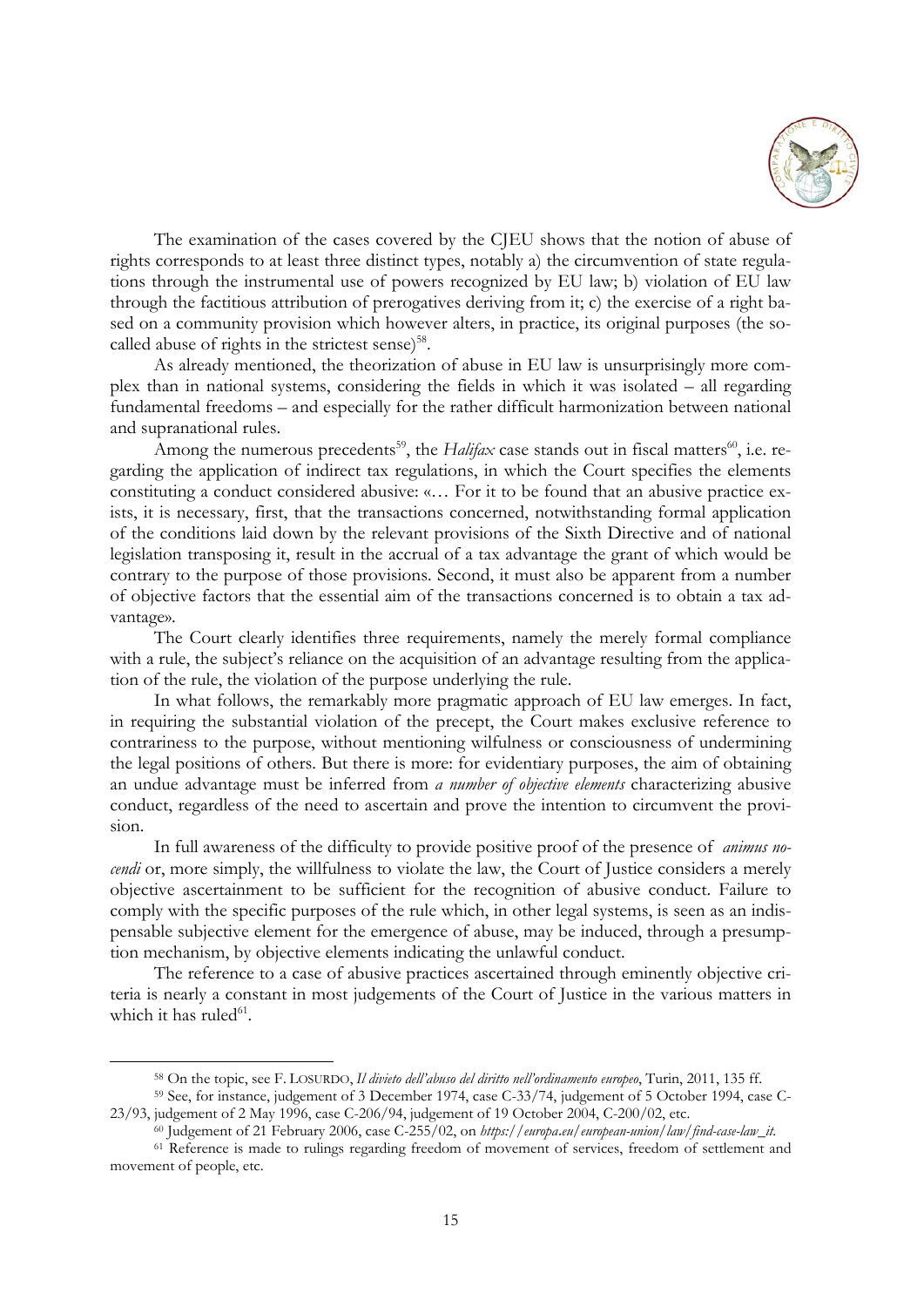

In the *Emsland Staerke GmbH<sup>62</sup>* it is restated that: «... finding of an abuse requires, first, a combination of objective circumstances in which, despite formal observance of the conditions laid down by the Community rules, the purpose of those rules has not been achieved».

6. Prohibition of abuse of rights is therefore an *autonomous principle*, which is no longer possible to doubt<sup>63</sup>; it is fully effective in national systems as well as in EU law, where it emerges both as source and interpretative criterion, given the function of case law of the Court of Justice in light of which EU law sources should be interpreted<sup>64</sup>.

The enucleation of the concept of abuse is not accidentally entrusted to the "creativity" of case law; it is not in the European context, in which the Court of Justice has played and continues to play a major role in the characterization of the phenomenon; it is not in the national systems such as Germany or Italy, in which judges have tried to fill the gaps of the lawmaker being "too strict" in the former case and "absent" in the latter.

Actually, on closer inspection, it probably could not have been otherwise precisely with reference to a concept expressing not the static moment of granting a subjective right but the dynamic phase of its actual exercise. In fact, it is in its realization that the occurrence of the event and its legal qualification are welded in the search for the juridical enunciation or the principle to which the solution of the case is to be traced back.

Such a consideration makes it possible to reflect on abuse of rights from a different perspective, no longer grounded to the search for a legal paradigm according to the fitting and, perhaps too simplistic, subsumption of the concrete case to the abstract model: the constant complexity of juridical relations in which different, hardly predictable interests intertwine, imposes a kind of assessment that eschews schematic preconceptions.

We have already pointed out the inadequacy of qualifying abuse as a mere hypothesis of a tort concerning injurious damages, a paradigm that would mortify its remedial perspective. This does not mean accepting arbitrary solutions or broad evaluative discretion: it is obvious that any judgement remains confined to its respective legal framework.

Of secondary importance is also the failure to formalize abuse in punctual regulatory provisions in view of a rethinking of the very concept of legality, which does not necessarily arise from the emergence of an imposed precept and therefore from a *rule* of law, but also and especially from the necessity to engage in the exercise of the right, assessing it with reference to its impact on the whole of the interests at stake in the concrete case.

It is therefore totally acceptable to claim the inadmissibility of a conduct which, while complying with the normative framework of reference, is, however, illegitimate for its purpos $es^{65}$ .

Prohibition of abuse properly responds to the logic of the consideration of the right *in fieri*, in the witted statement that «behind all rules there is always a principle»<sup>66</sup>.

<sup>&</sup>lt;sup>62</sup> Judgement of 14 December 2000, case C110/99, on https://europa.eu/european-union/law/find-case-law\_it.<br><sup>63</sup> In the *Centros* case, it is explicitly stated that «... the principle which prevents individuals from impro

erly or fraudulently taking advantage of provisions of Community law … is among the general principles of Community law». Judgement of 9 March 1999, case C-212/97, on *https://europa***.***eu/european-union/law/find-caselaw\_it.*

<sup>64</sup> In his respct, see G. ALPA, *op. cit*., 253. 65 In this respect, see the in-depth analysis of N. LIPARI, *op. cit*., on *www.questionegiustizia.it.*